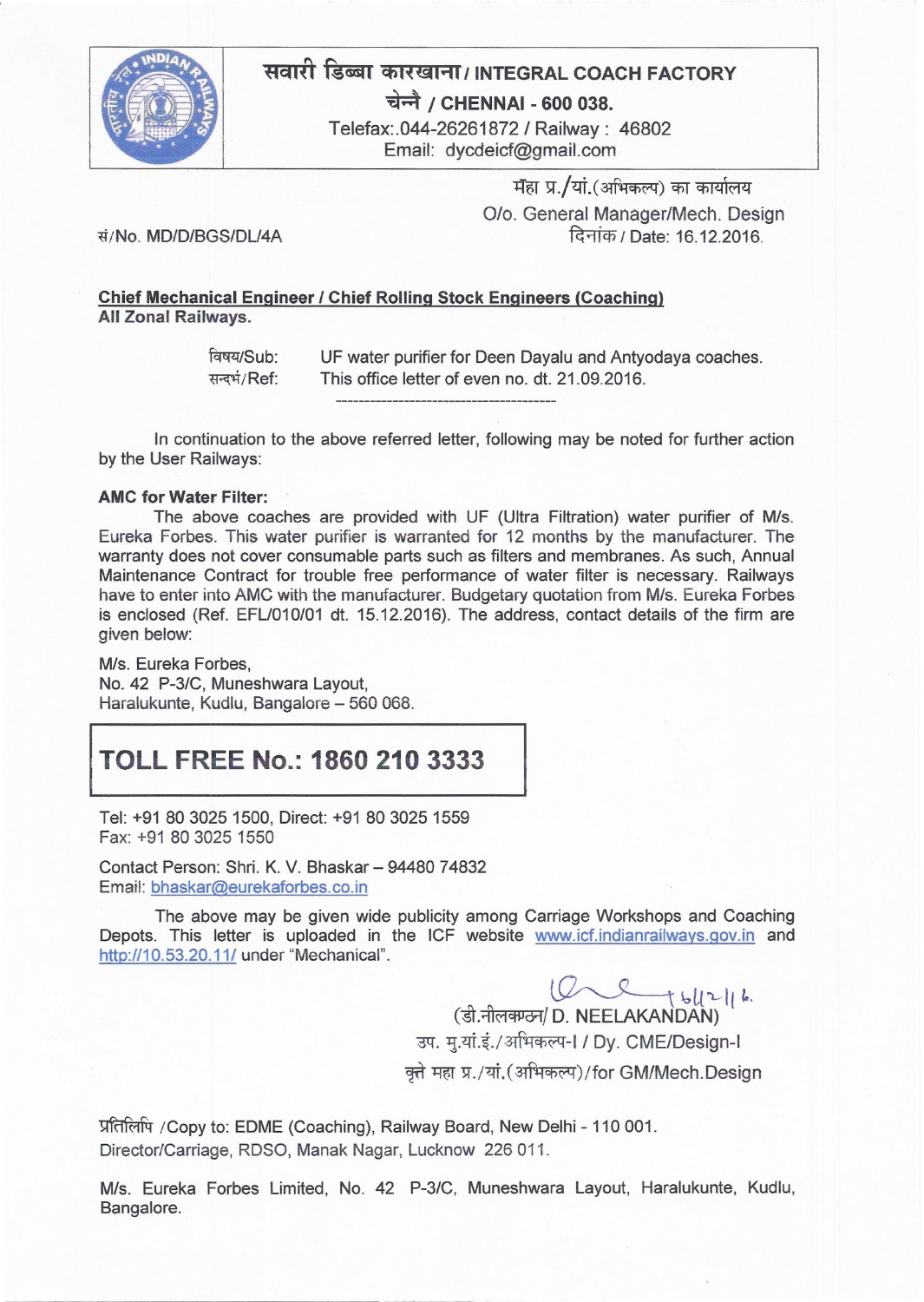Chief Mechanical Engineer *I* Chief Rolling Stock Engineer (Coaching)

- 1. Central Railway, Mumbai CST-400 001
- 2. Eastern Railway, Fairlie Place, Kolkata-700 001
- 3. Northern Railway, Baroda House, New Delhi-110 001
- 4. North Eastern Railway, HQ office, Gorakhpur-273 001
- 5. Northeast Frontier Railway, Maligaon, Guwahati-781 011.
- 6. Southern Railway, NGO Annexe, Park Town, Chennai-600 003.
- 7. South Central Railway, Rail Nilayam, Secunderabad-500 371.
- 8. South Eastern Railway, Garden Reach, Kolkata-700 043.
- 9. Western Railway, Churchgate, Mumbai-400 020.
- 10. West Central Railway, HQ office, Jabalpur (MP)-462 001.
- 11. East Central Railway, HQ office, Hajipur-844 101.
- 12. East Coast Railway, HQ Office, Rail Vihar, B-2, Chandrasekharpur, Bhubaneshwar-751 001.
- 13. South Western Railway, New Zonal Headquarters Office, Gadag Road, Hubli-580 023.
- 14. North Western Railway, HQ office, Jaipur-302 006.

------------ - --- -

- 15. North Central Railway, HQ office, Allahabad-211 001.
- 16. South East Central Railway, Bilaspur (Chhattisgarh)-495 004.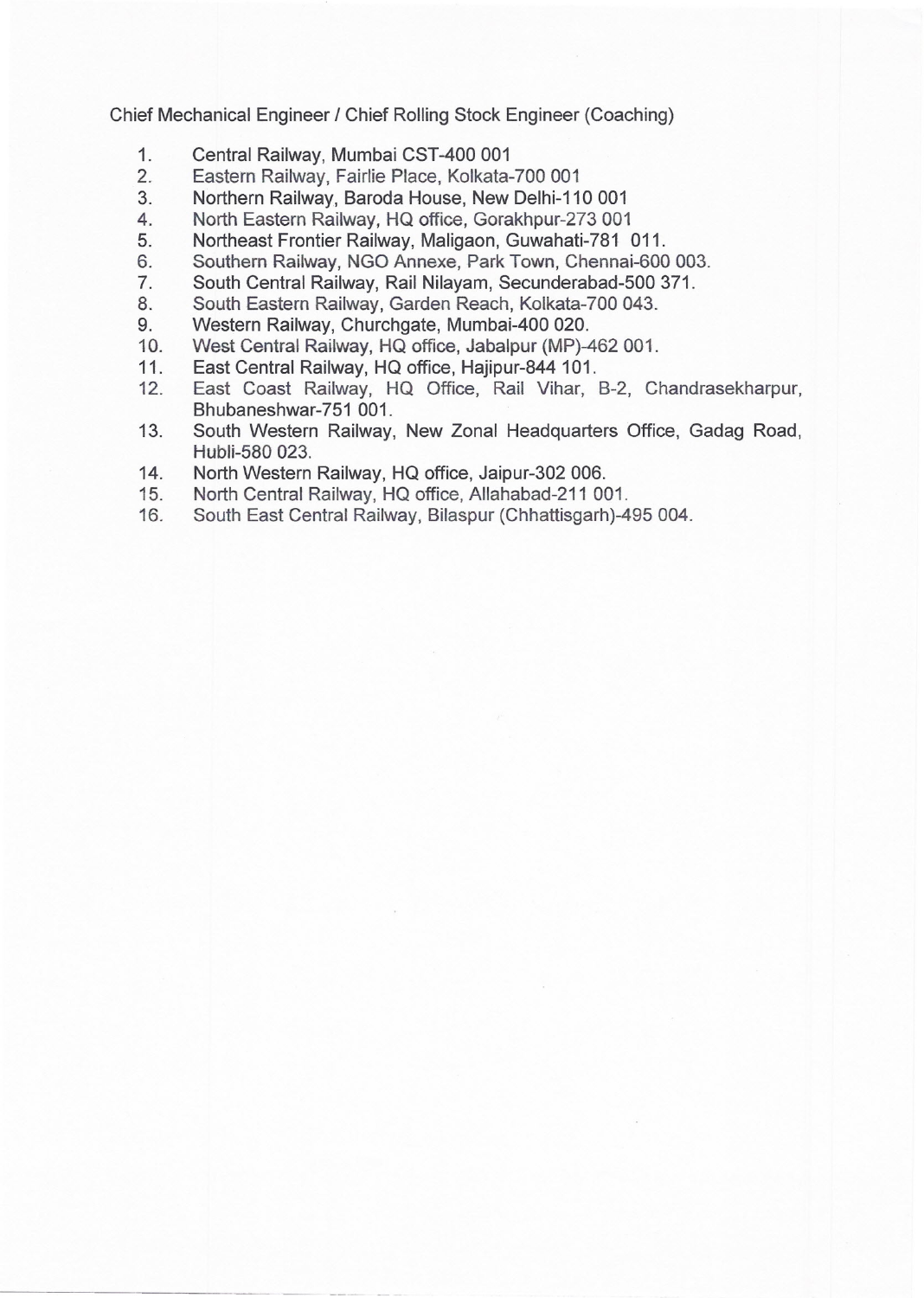

 **DATE: December 15, 2016 REF NO: EFL/010/01**

To,

**Indian Railways,** 

### **ICF, Chennai**

#### **Sub: One Year Annual maintenance Contract for water purifier**

Dear Sir,

We thank you very much for the patronage and confidence you have shown in us and in our Water purifier range of product. It is our constant endeavor to satisfy our customers with quality product and prompt service.

In continuation to the same we request you to have ONE YEAR ANNUALMAINTENANCE CONTRACT for the existing water purifiers machines, Please find the offers enclosed for you kind perusal.

| Model / Type                          | Proposed AMC Rate / unit |
|---------------------------------------|--------------------------|
| UF PURIFIER with 25 LTR STORAGE (RLY) | 8250.00                  |
| $\mathcal{L}_{\text{max}}$            |                          |

 **\*Taxes are inclusive**

#### **Salient features of the AMC**

- 1. Unlimited break down calls will be attended to during the AMC period.
- 2. All spares & consumables will be replaced on FOC during the period.
- 3. Any additional visit during AMC period as and when required, in the event of breakdown/malfunctioning of unit, at mother depot.
- 4. Free of cost replacement of Circuits / switches / power cord with new or rectified parts

#### **PAYMENT TERMS: Yearly Advance**

#### **TERMS AND CONDITIONS OF THE CONTRACT**

- 1. Maintenance will be carried out at the Customer's premises for which
	- a) The customer will lay off the product for at least two days.
	- b) The customer will extend all assistance to EFL service person / authorized reprehensive such as boarding and lodging on payment of nominal charges crane manpower water electricity etc: ensure availability of product for maintenance.
	- c) The customer will make available necessary fuel electricity connections water, batteries, battery charging facility brushes etc. for checking performance of the product, free of cost.
	- d) The contract shall not cover free visits / replacement of parts under the following circumstances.
		- 1. Damage done to the product due to floods, fire accident, riot, breakage / pest, misuse, tempering, incorrect operation etc.
		- 2. Failure to observe the operating and precautions as in User's Manual and adherence to Planned Preventive Maintenance Instructions.
		- 3. Defects due to usage of non-recommended spares and accessories.
		- 4. Visits for customers are retraining.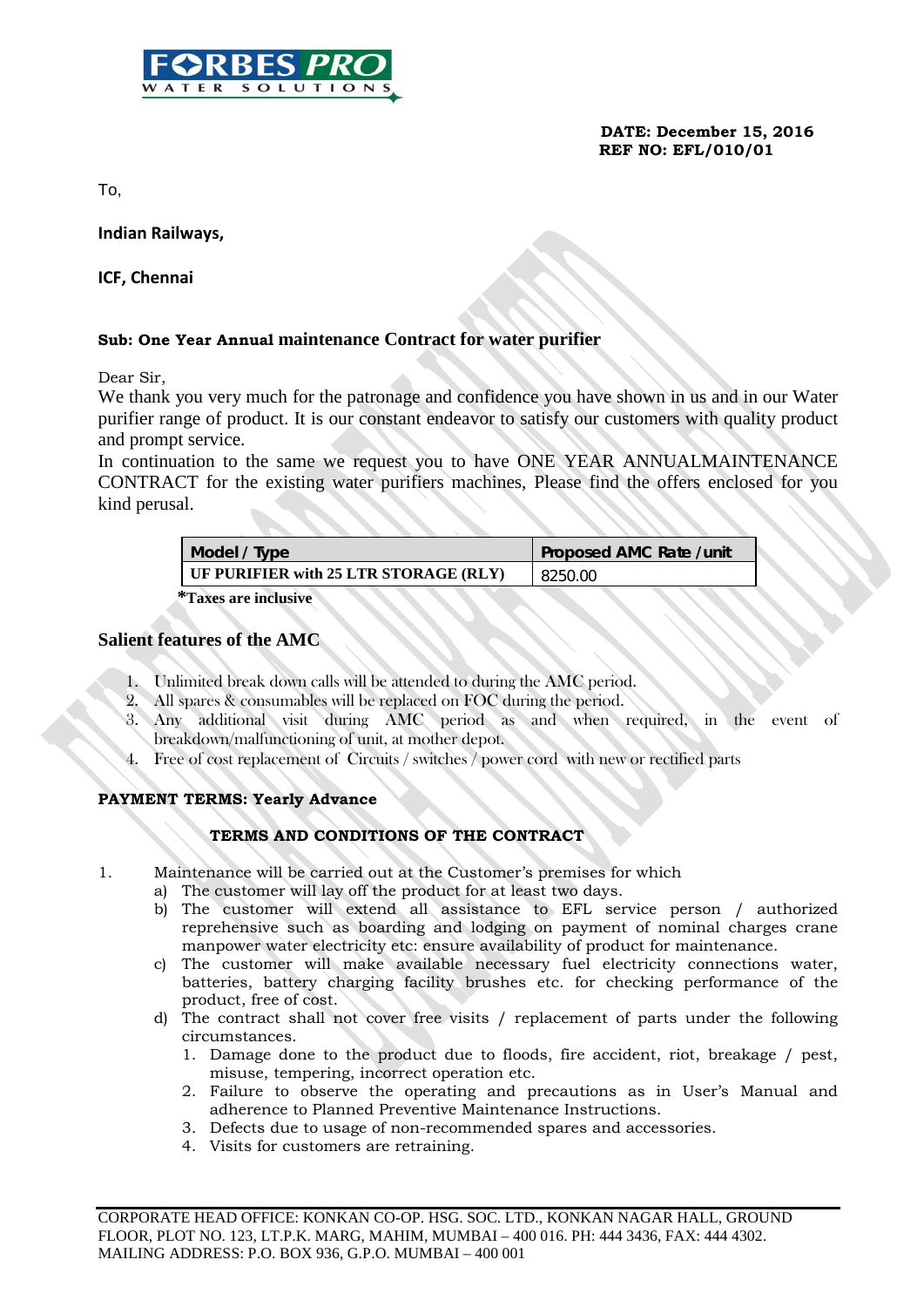

- 5. Defects / failures resulting / repairs done by a person other then the authorized representative of EFL. In any such event EFL will submit a prior estimate for approval or bill for the to be carried out prevailing rates.
- 2. Since under the terms of this contract, the company is libel to supply you free replacement of spare parts in certain circumstances, sales tax wherever liable will be borne by EFL>
- 3. Services under this contract exclude the following: a) Painting of the body and replacing discolored polymer parts. b) Chrome plating of the nuts and other styling / decorative materials. c) Body parts & Taps.
- 4. No discount is admissible for renewal of AMC for bulk / large number of products if held by the customer or prorate charges for any reason whatsoever.
- 5. With regard to repairing worn out / defective part(s) or replacing the same, the decision of EFL shall be final.
- 6. The product if in the opinion of EFL is required to the Service Center of EFL or their authorized service centers or to the factory the same shall be agreeable to the customer.
- 7. For repairs necessitating the removal of the product or any parts thereof to service center of EFL or their authorized service center or to the factory there shall be no charge for the spare parts replaced or labour However is such cases incidental expenses incurred like freight, packing, insurance, octroi etc., will have to be borne by the customer.
- 8. EFL shall however not be responsible for any loss or damage actual or consequential which the customer may claim to have suffered on account of the product being under repair or on account of any delay thereof.
- 9. The product must be in good working condition .The same to be certified by authorized representative of EFL before this contract becomes effective. The customer shall pay the necessary charges 0.inthe first instance for rendering the product so workable. For which EFL will submit an estimate for approval. This clause does not apply if a contract is renewed from the next date of termination of the warranty period or pervious contract period.
- 10. The product should be made available for servicing as and when EFL Service Technician / Authorized representative calls on his periodical servicing visit failure to do so will be treated as a service rendered and no refund shall accrue on this account.
- 11. Every visit by EFL Service Technician / authorized representative will be made within reasonable time from receipt of a complaint for breakdown / of the product and will be made only during working hours of EFL Service Department and no visit will be on Sunday / holidays.
- 12. EFL shall not be liable for death / injury consequential damage to any person or loss / damage to any property caused as a result of product failure breakdown or accident or fire or any other circumstances beyond the control of EFL.
- 13. In order to enable EFL to discharge its obligation under this contract the customer shall notify in writing any change in his address within 10 days of such change In default whereof EFL shall not be obliged to perform its obligations under this contract till it receives such intimation from the customer.
- 14. Customer shall not reinstall the product as this agreement is only in the present site of the product unless otherwise mutually agreed in writing prior to reinstallation this agreement does not cover charges for reinstallation charges will be charged extra at the prevailing rates.
- 15. Customer shall appoint and maintain two Product-In- Charges who shall be instructed by EFL free of charge in the use of and routine care of the Product .The customer shall ensure that the product –in- Charges properly carry out their duties and operate the product in accordance with product manual. EFL reserves the right to charge additionally for service by reason of the Customer's failure to comply with his obligation under this paragraph all compensation payable to the product –in Charge or any person employed by the customer for upkeep and maintenance of the product shall be the sole responsibility of the customer.
- **16.** This contract is not terminable before the expiry period not is transferable in the event of resale / gift to any other person.